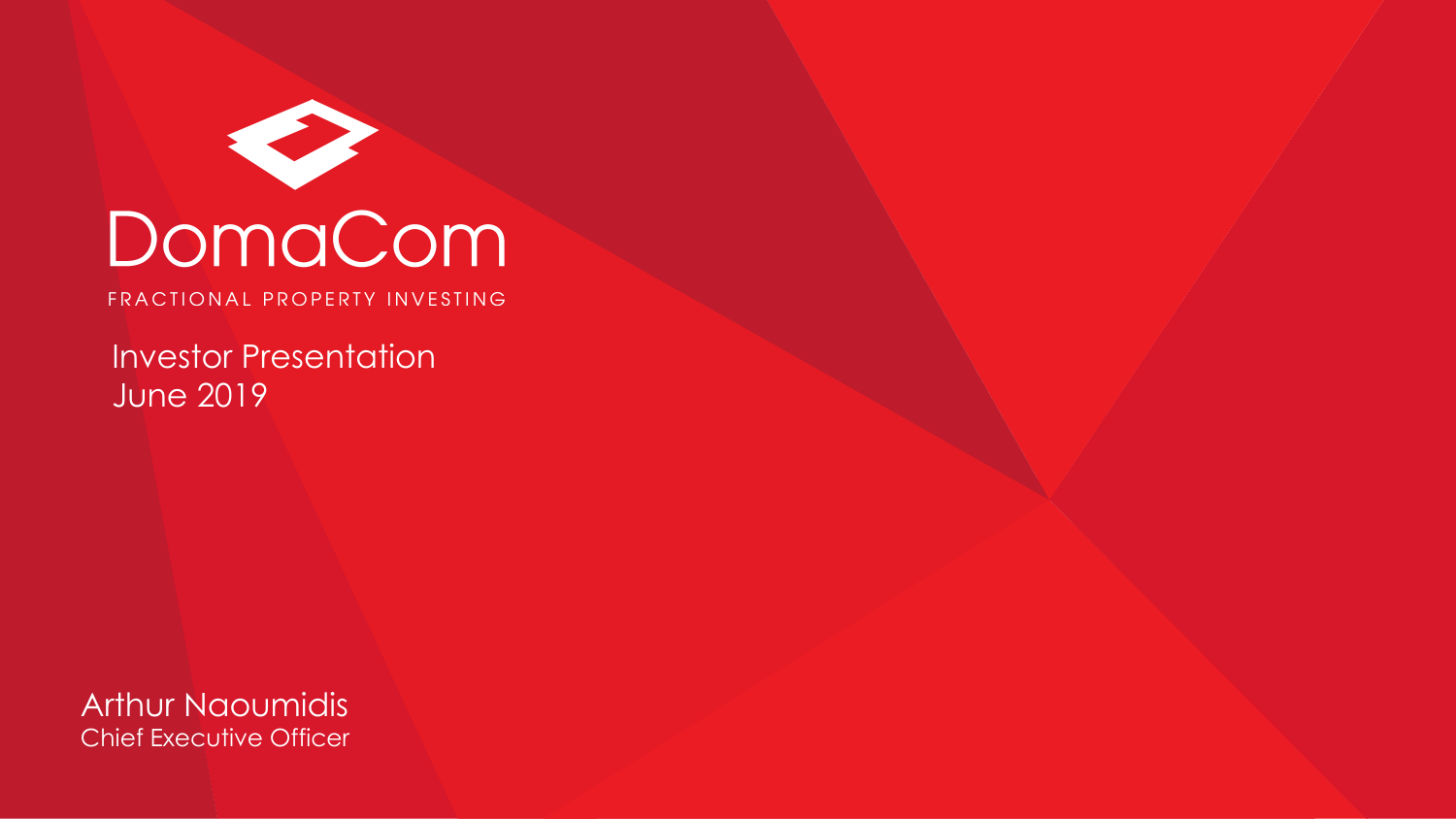## Disclaimer



The material in this presentation has been prepared by DomaCom Limited ACN 604 384 885. This presentation is only by way of general background information about DomaCom's activities. The information given is in summary form and DomaCom does not warrant the accuracy, currency or completeness of any information contained in the presentation.

The material in this presentation, is not intended and should not be considered as constituting advice, a recommendation or an offer or solicitation to investors, or potential investors, in relation to purchasing or acquiring any securities or other financial products and does not take into account your personal investment objectives, financial situation or needs. If you are considering making an investment and before acting upon any information in this presentation, you should consider the suitability of this investment, having regard to your personal investment objectives, financial situation or needs and that you should seek independent financial advice.

Forward looking statements may be contained in this presentation, including but not limited to statements regarding DomaCom's belief or expectations in respect of its business, market conditions, results of financial operations and risk strategies. DomaCom has taken due care in preparing this information, however actual results may differ substantially in either a positive or negative way. Hypothetical examples and forecasts are subject to factors outside of DomaCom's control. Past performance is not a reliable indication of future performance. Any potential investors or investors are warned not to place reliance on such statements but to proceed to make an investment decision based on their own independent research.

This presentation was accompanied by an oral presentation and is not a complete record of the actual discussion held. No part of the presentation may be distributed, disseminated or used elsewhere in any context without DomaCom's prior written consent.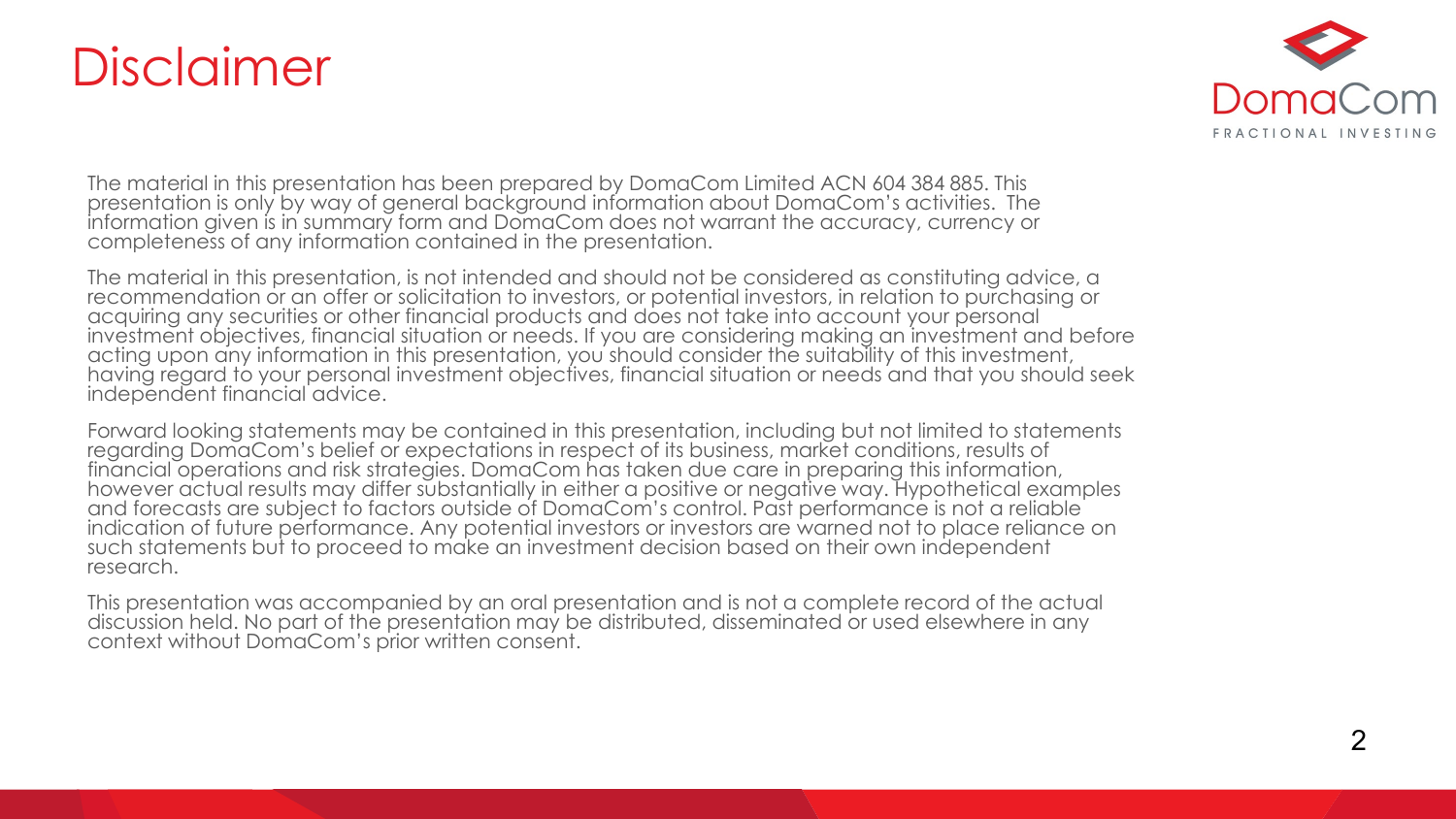



#### The leading fractional property investment platform



Simple to use, fractional property investment platform for SMSFs and Financial Planners

Access to significant debt facility to accelerate portfolio and FUM growth

DomaCom's products are fully compliant and approved by regulatory bodies

Management team with proven success in growing ASX-listed platform services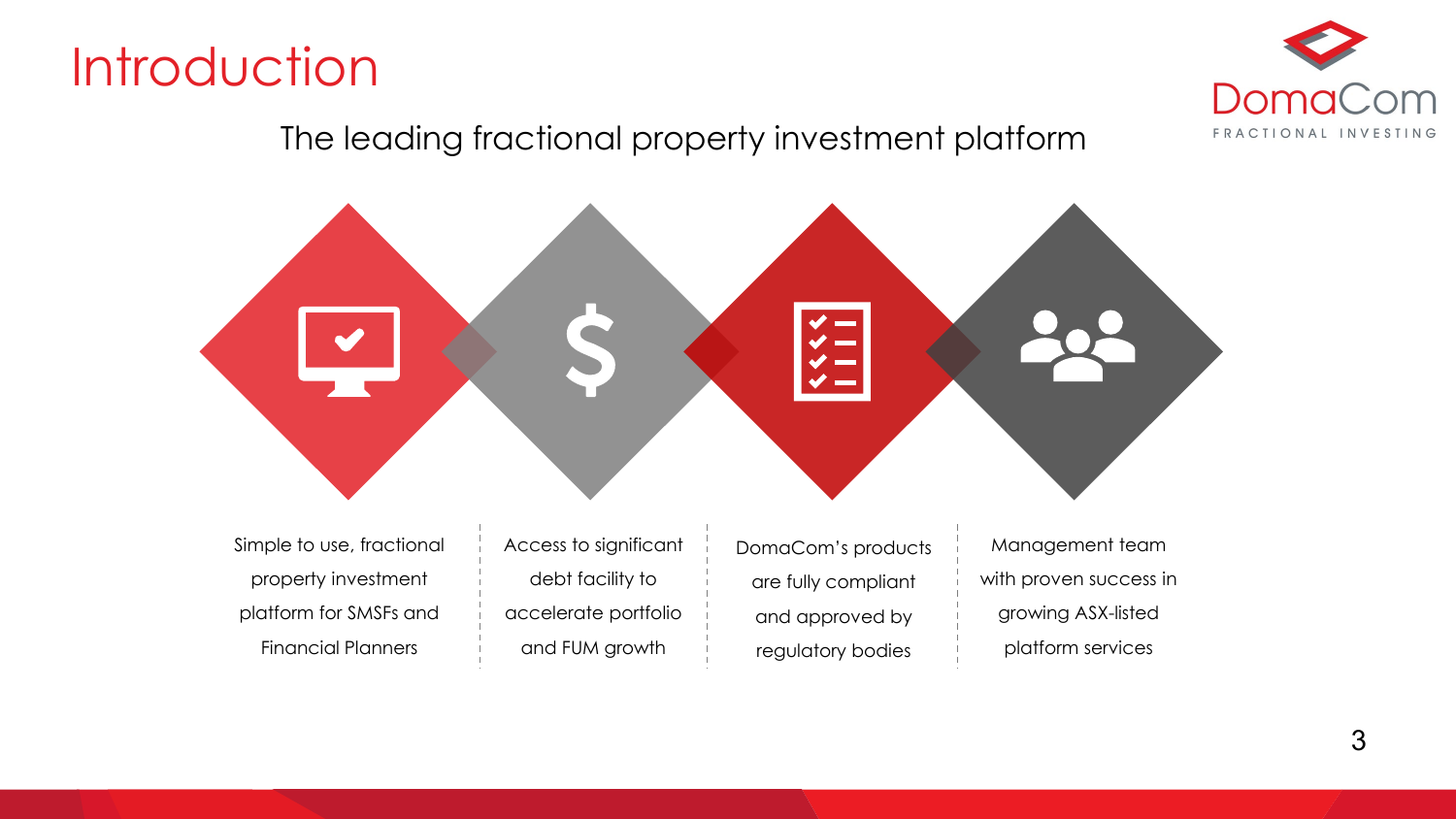# Fractional Property Investing



Disrupting the established ways of buying property



Traditionally, property has been an **all or nothing proposition**, you either buy the whole property or you buy nothing



Fractional investing **enables investors to buy pieces of a property of your choice** together with other investors



Fractional Investing through DomaCom's platform makes it easy to **create a diverse property portfolio**



Fractional investing **overcomes traditional barriers to entry** in property investing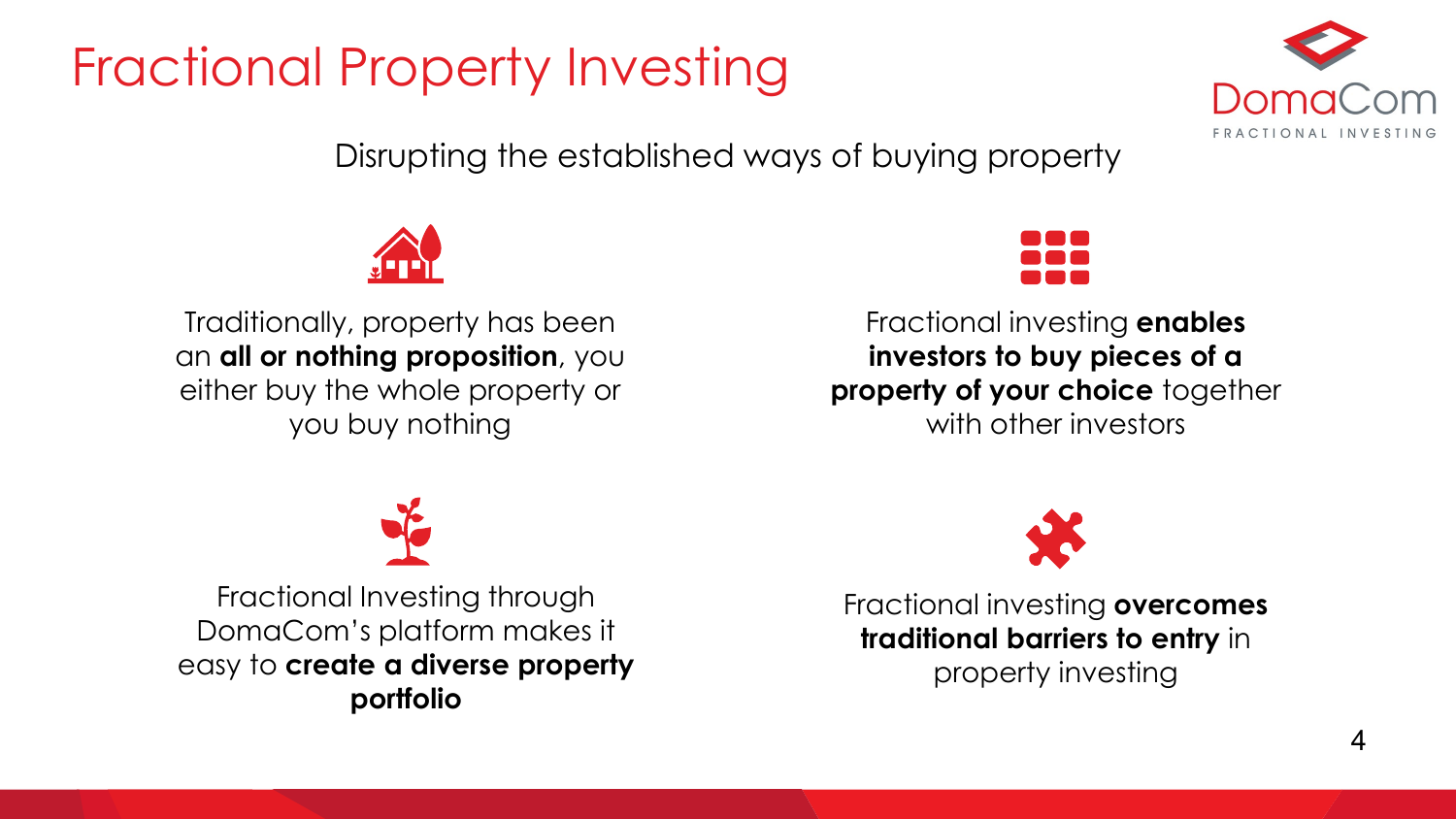## Latest Developments





DomaCom wins SMSF Sole Purpose Test Full federal Court action – ATO does not appeal to the High Court

DomaCom's Senior Equity Release product launched 7<sup>th</sup> June – after 7 years development

6-month pilot underway with a Big 4 bank to trial DomaCom's fractional investment model – concludes in July 2019

\$50 million low-interest facility secured with La Trobe Financial to fund ~\$100m property and hence grow FUM

\$50 Million FUM milestone reached – 25% uplift in 75 days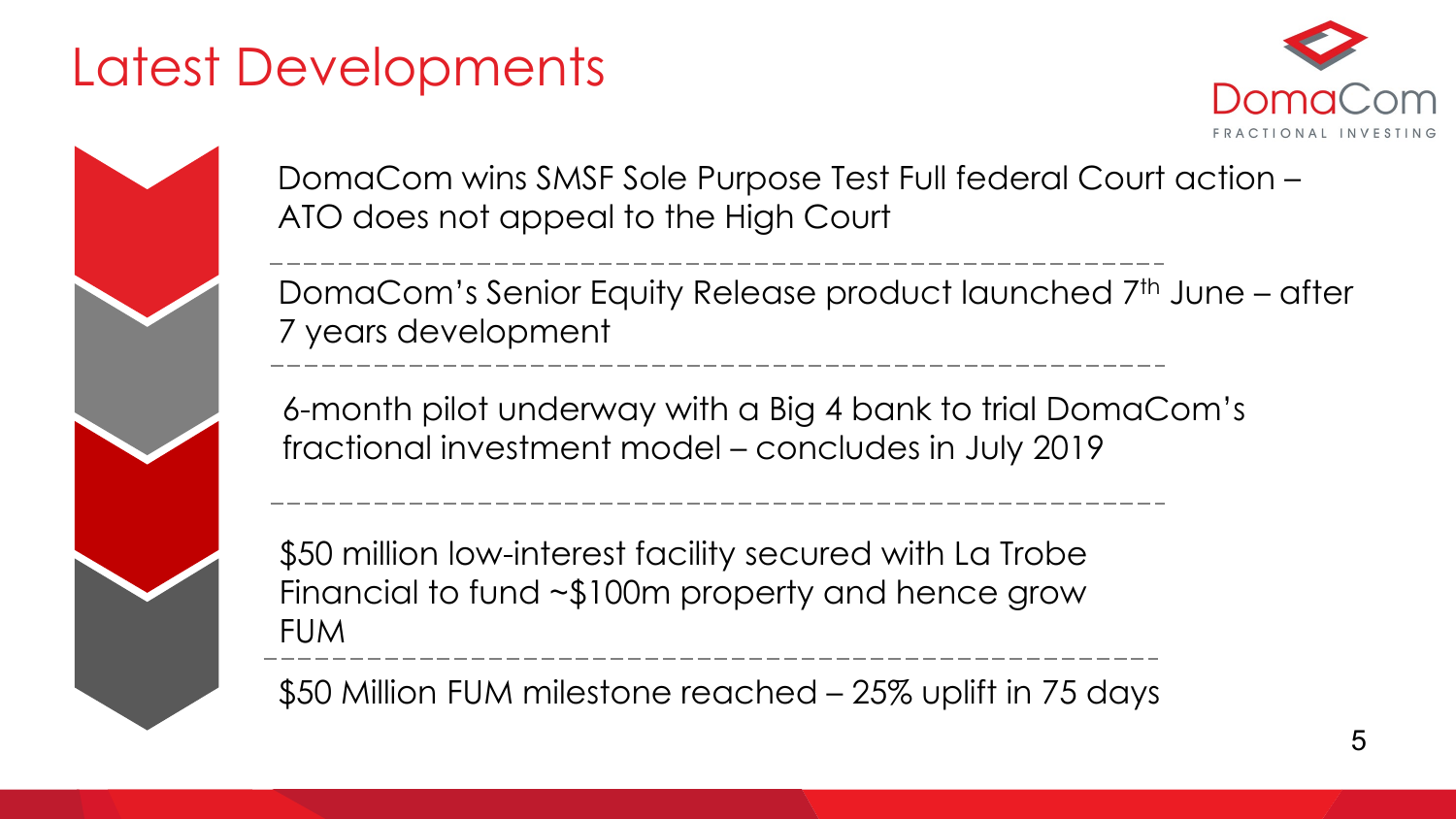# Supportive Landscape



#### Supportive Landscape that DomaCom can capitalise on

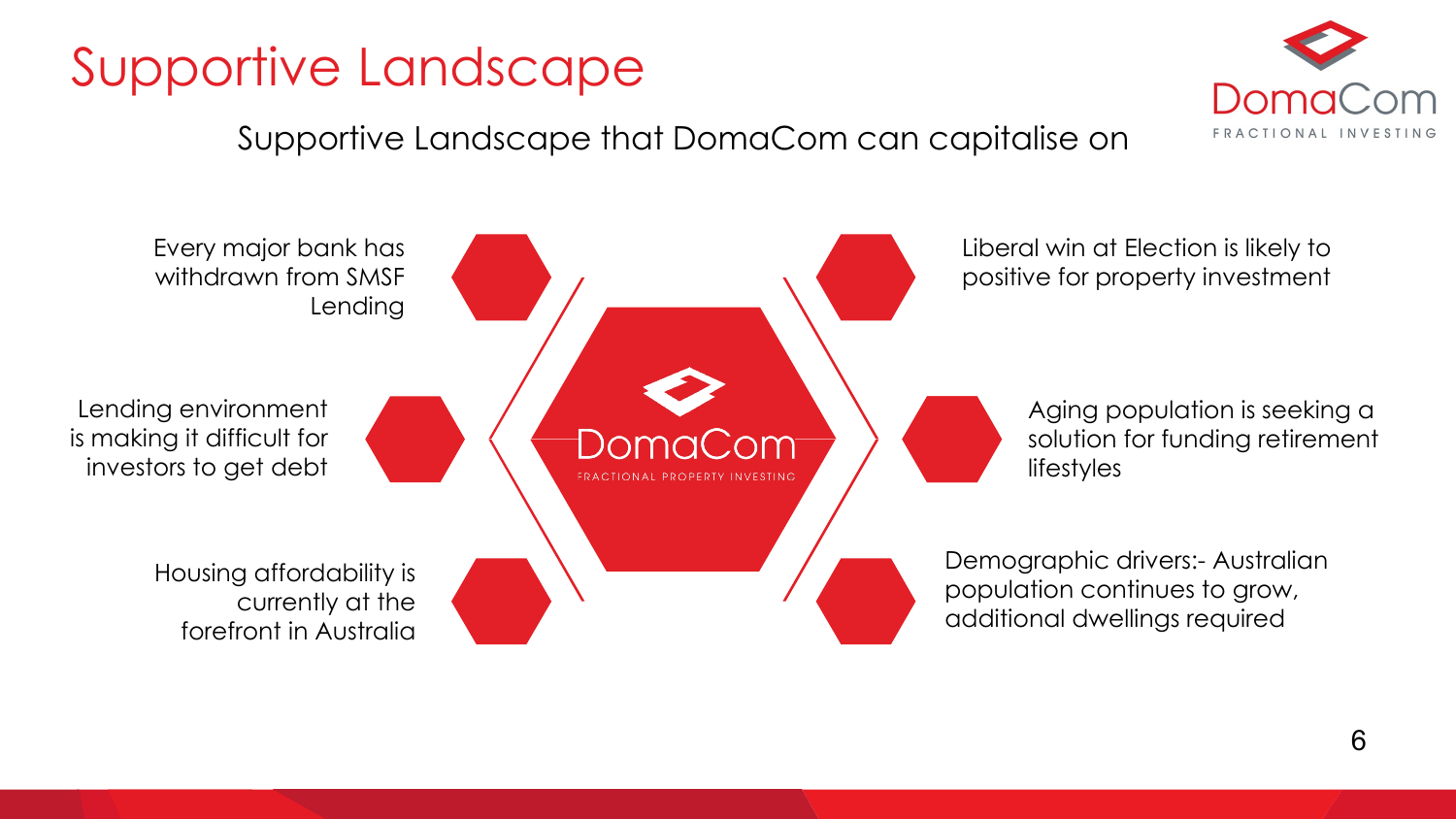## SMSF Market Observations and Challenges



SMSF assets have grown 36% since June 2014 and are now worth an estimated \$716 billion<sup>1</sup> **Large target market**

SMSFs have the ability to diversify across all asset classes except property **Market Opportunity**

There are approximately 596,000 SMSFs in Australia, and the number is expected to keep increasing Growing Market 2 **Growing Target Market**

Significant opportunity for an easy to use fractional investment platform to penetrate the SMSF market **DomaCom**



Note 1: https://www.ato.gov.au/Super/Self-managed-super-funds/In-detail/Statistics/Quarterly-reports/Self-managedsuper-fund-quarterly-statistical-report---December-2018/?page=1#Asset\_allocation\_tables

2: Rice Warner Superannuation market projections report 2017,

DomaCom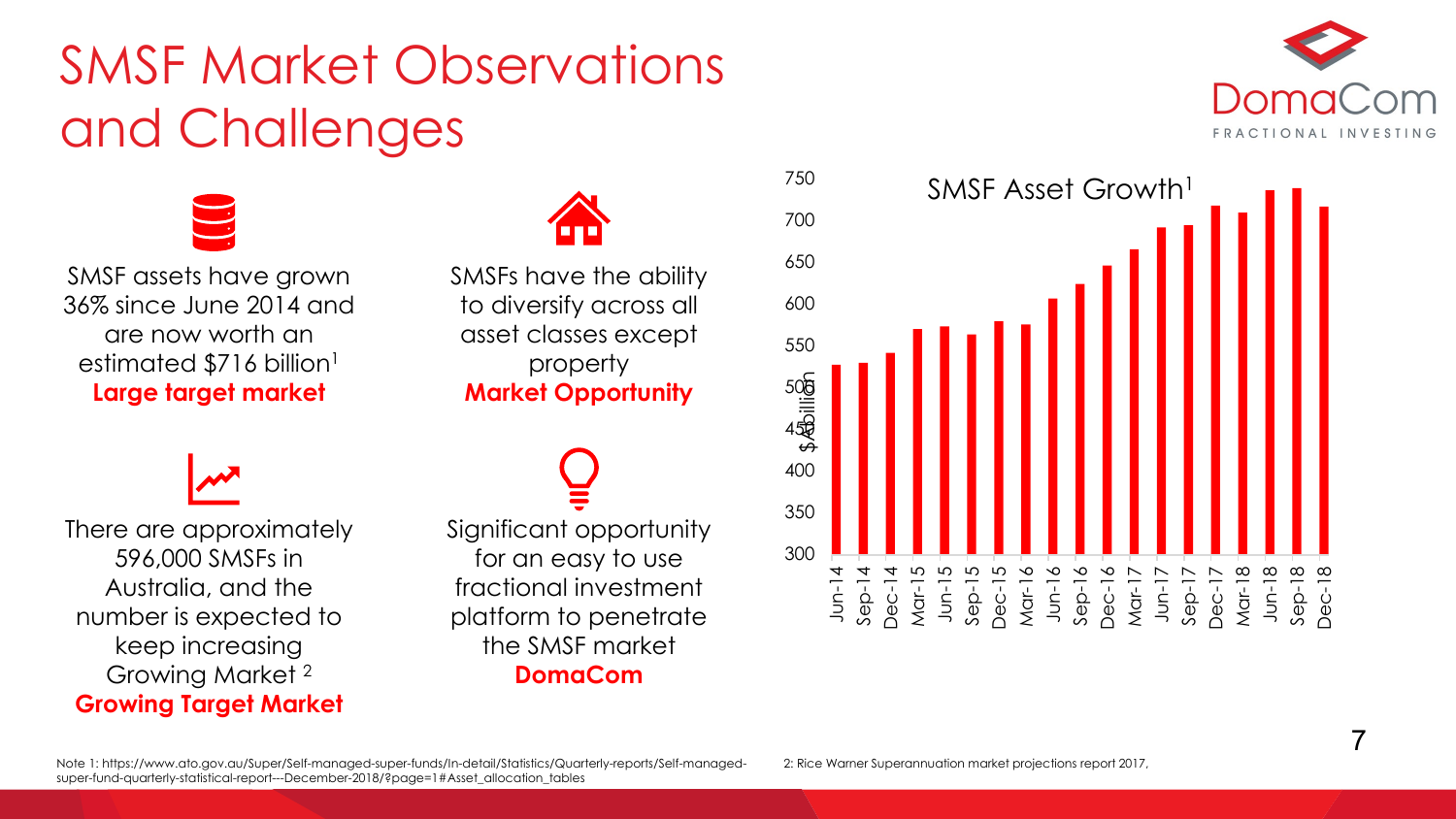# Accessible fractional investing



Our online platform makes it simple for investors to find and invest in Australian property

- DomaCom's online platform is fully functional and easy to use, with investors needing as little as \$1,200 to get started
- Users are able to invest in any property in Australia across the residential, commercial and rural classifications
- Regulatory approval now means that investors are able to utilise debt through the platform to accelerate the transaction process
- As DomaCom's property portfolio grows, our platform is positioned to provide a deep and liquid secondary market for property investors



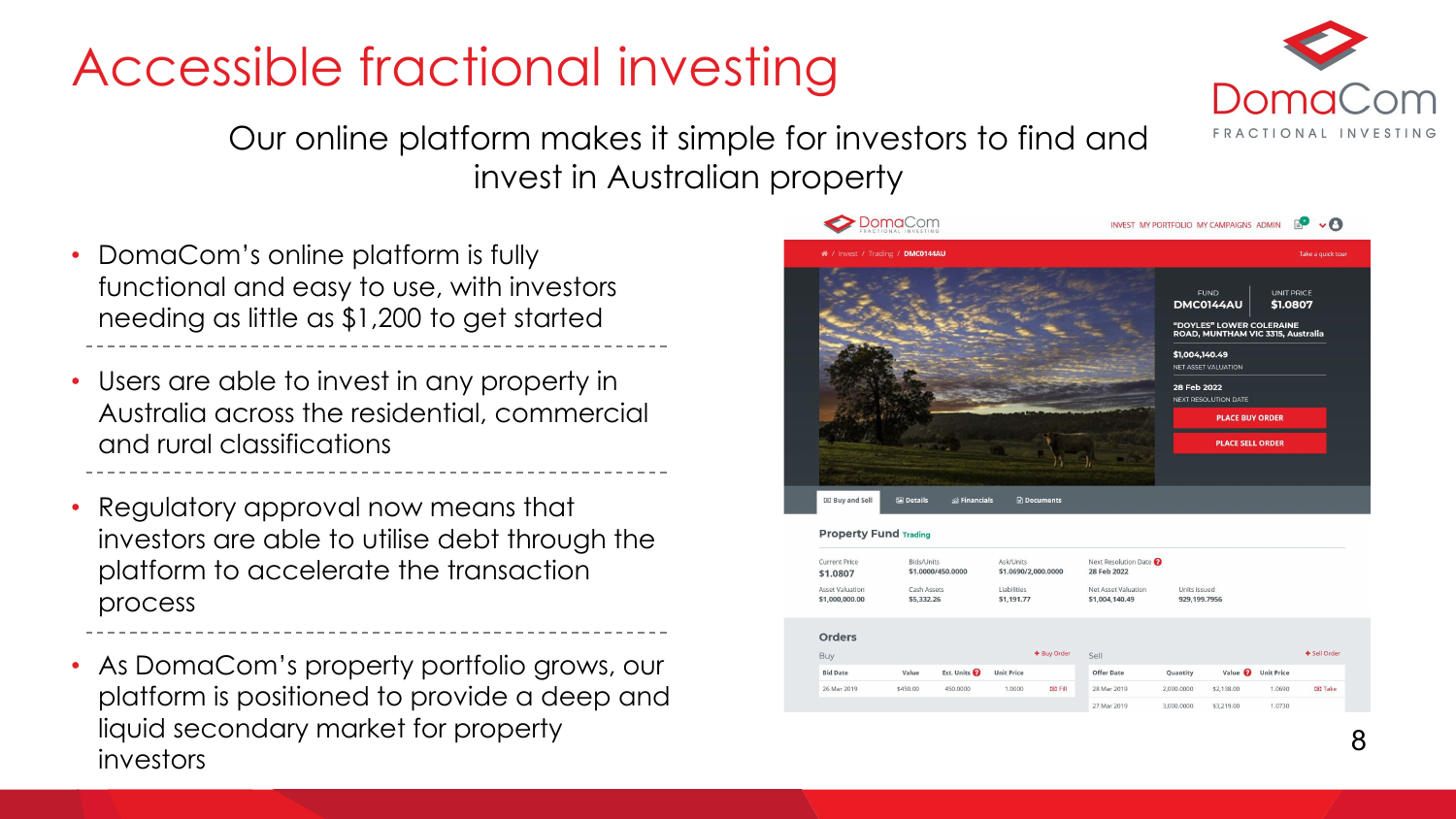# Senior Equity Release (SER)



A simple, efficient and regulated financial product for seniors to release a fraction of their property's value to help fund their retirement

- ASIC Relief Instrument granted November 2018 – after 6  $\frac{1}{2}$  years
- SER is a financial product for advisers that helps many retirees solve their retirement funding problem
- Ideal product for advisers to affect multi generational wealth planning and property transfer
- Addressable market of ~3.8m Australians who fall in the  $65+$  age group =  $15\%$  of the population
- Pool of property equity that Seniors could access estimated to be ~\$500 billion

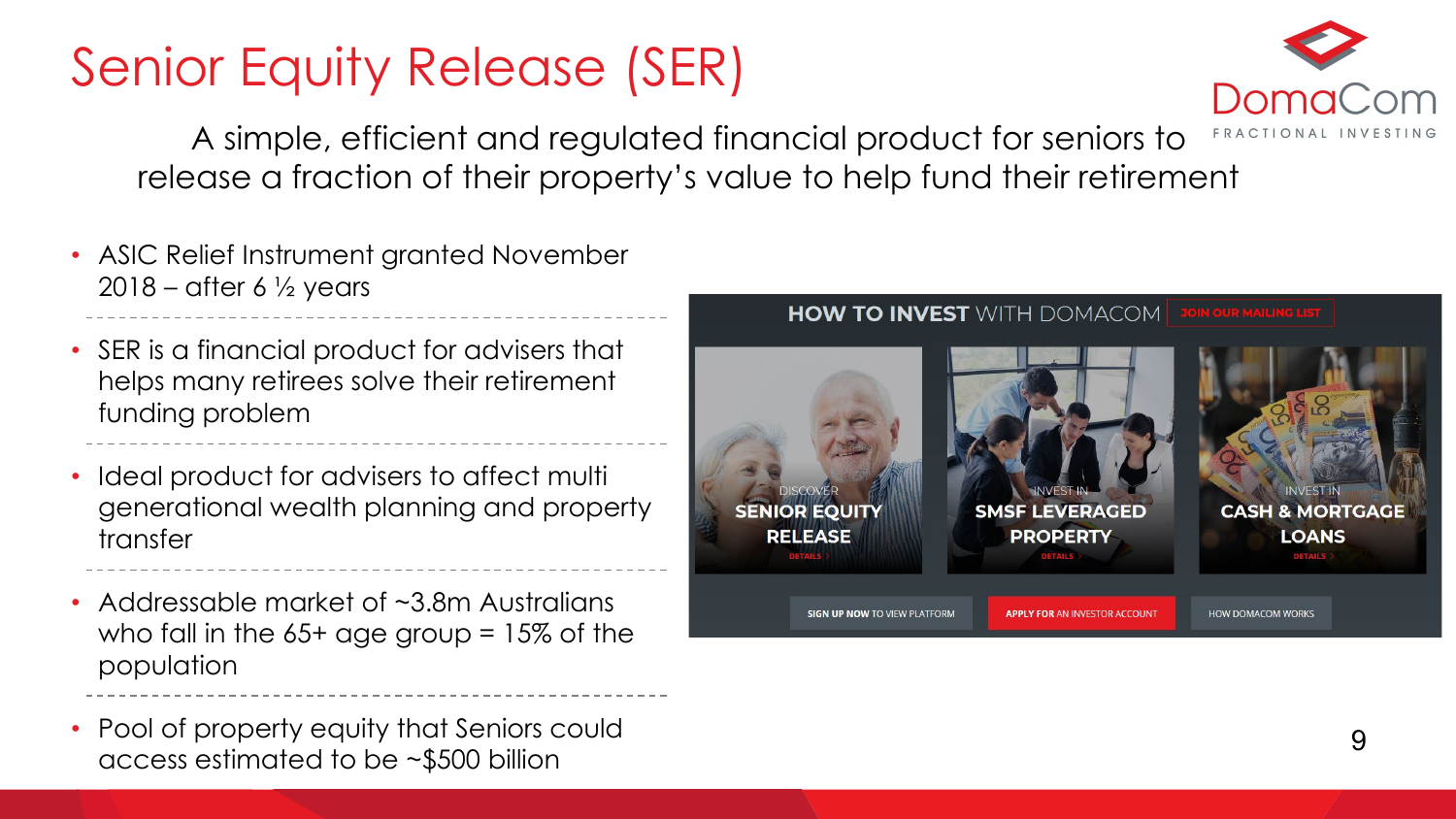## Growth Strategy



DomaCom is developing multiple distribution channels to maximise its reach in the SMSF market



#### **Financial Planners**

Grow product awareness and educate financial planners on DomaCom. Currently approved by 44 dealer groups (5% of market)

#### **Large Institutions**

Establish new product distribution channels through tier one banks and institutions

#### **Cash-poor retirees**

Targeting the aging population via recently approved Equity Release product. Product launch imminent

#### **SMSF Clients**

current investors are SMSF<sub>10</sub> Continue to build market share within SMSF market to drive FUM growth, 50% of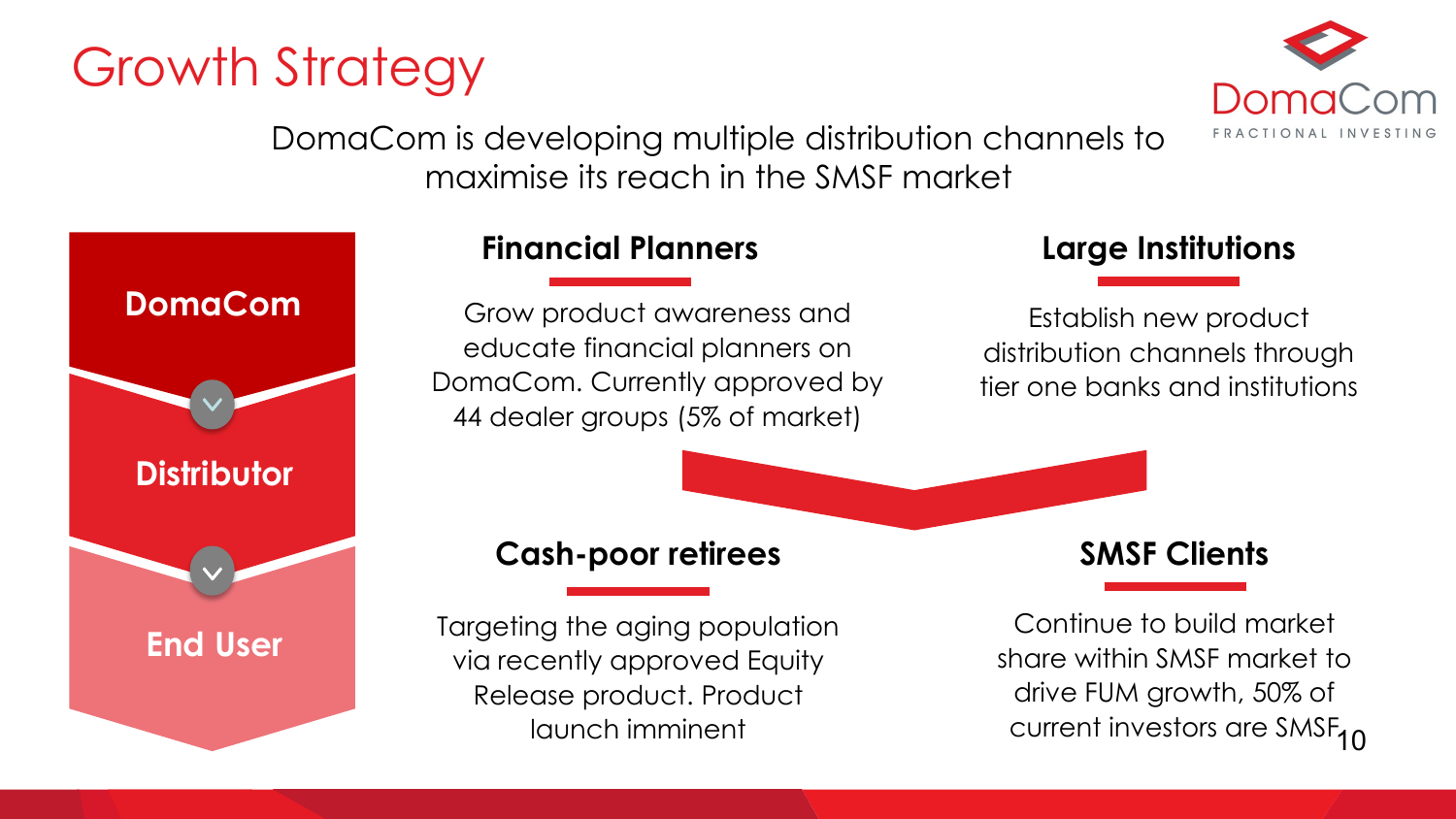



### DomaCom has adopted an attractive, recurring funds under management fee model

| <b>Property</b><br><b>Assets</b> | <b>Mortgage</b><br><b>Assets</b> | Cash          |
|----------------------------------|----------------------------------|---------------|
| 0.88% p.a.                       | $0.44\%$ p.a.                    | $0.22\%$ p.a. |
| (On gross value<br>of property)  |                                  |               |

Fees are inclusive of GST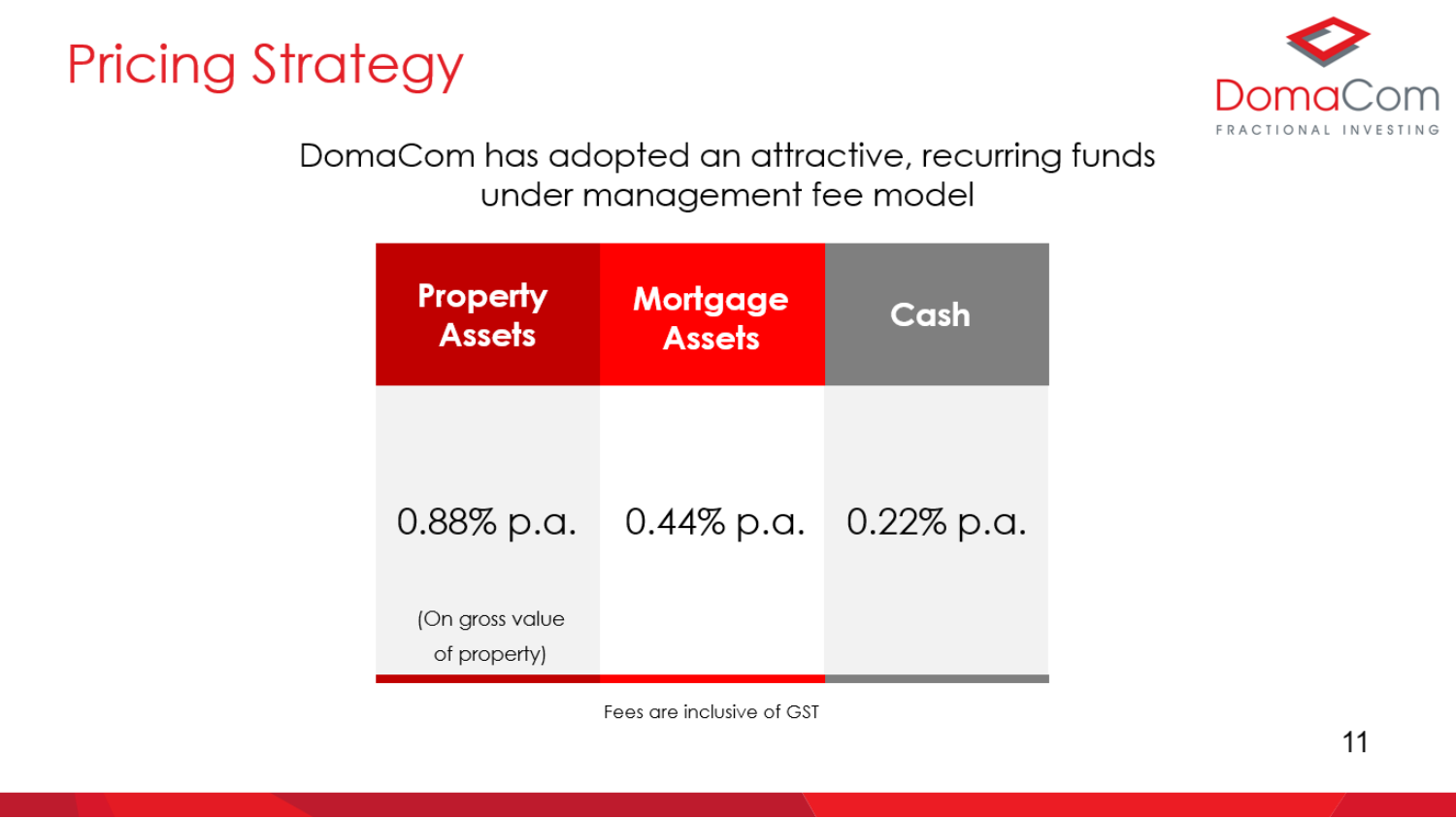## Board & Management



**Chief Executive Officer** Arthur Naoumidis 25+ years' in financial services & 13 years in senior IT, ex-CEO of Praemium



**Chief Operating Officer** Ross Laidlaw 25+ years' financial services, Ex-CEO of Skandia Australia





**Chief Financial Officer** Philip Chard 20+ years' financial services



**Chairman**  Grahame Evans 30+ years' financial services with extensive board experience



**Non-Executive Director** Graeme Billings 34 years' in PWC Audit



**Non-Executive Director** David Archbold 45 years' of property experience



12 **Non-Executive Director** Peter Church OAM FAICD Extensive legal experience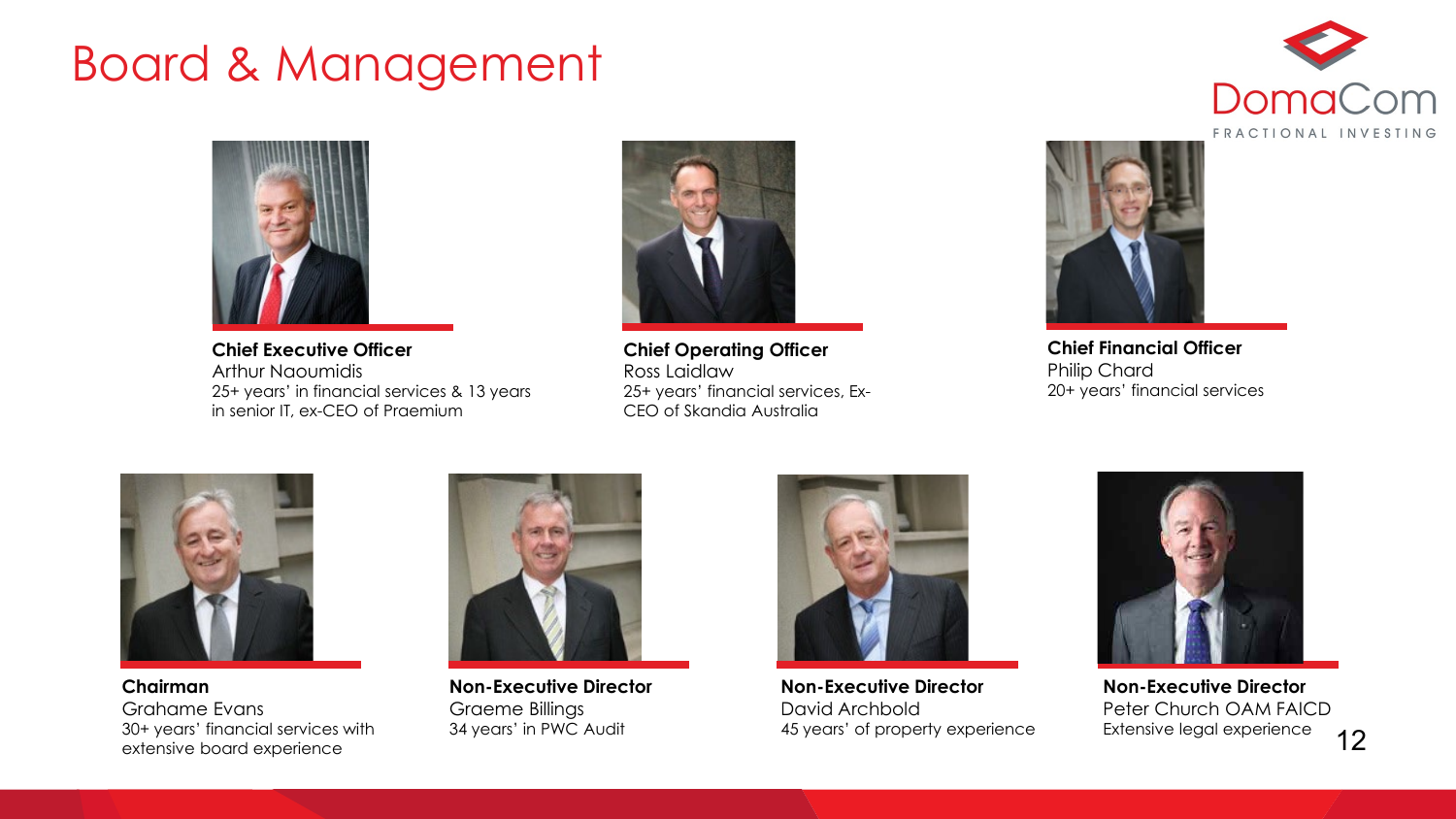## Corporate Overview





13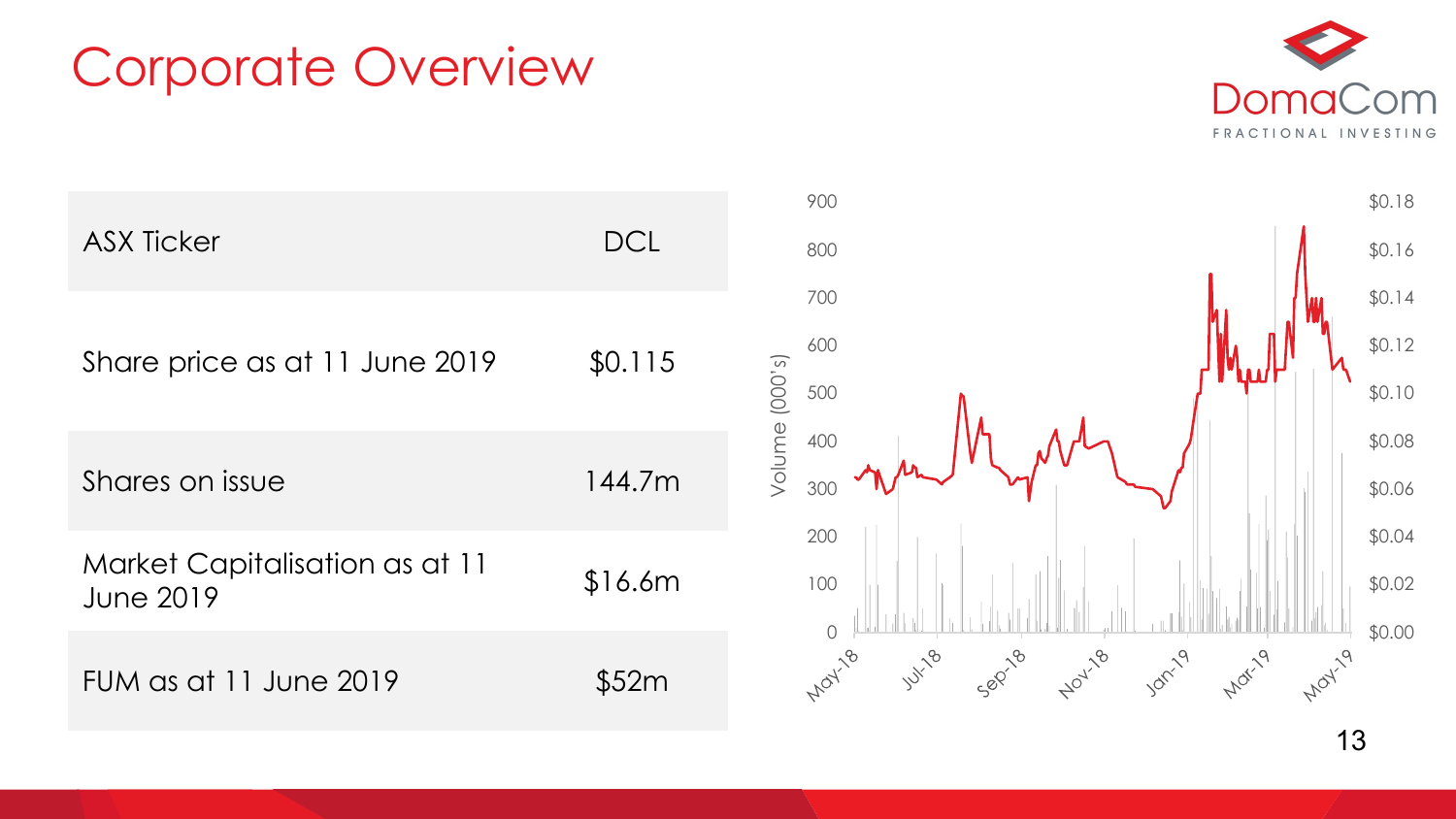



DomaCom is now significantly de-risked and positioned to rapidly grow FUM

#### **Funded for growth**

DomaCom now has access to significant debt funding, vital for property transactions

## **Experienced management**

Leadership team with a track record of successfully commercialising platforms



## **Huge addressable market**

DomaCom is exceptionally well placed to win market share in the SMSF space and rapidly grow FUM

## **Regulatory Clarity/Certainty**

DomaCom's products have passed all necessary regulatory checkpoints and approvals